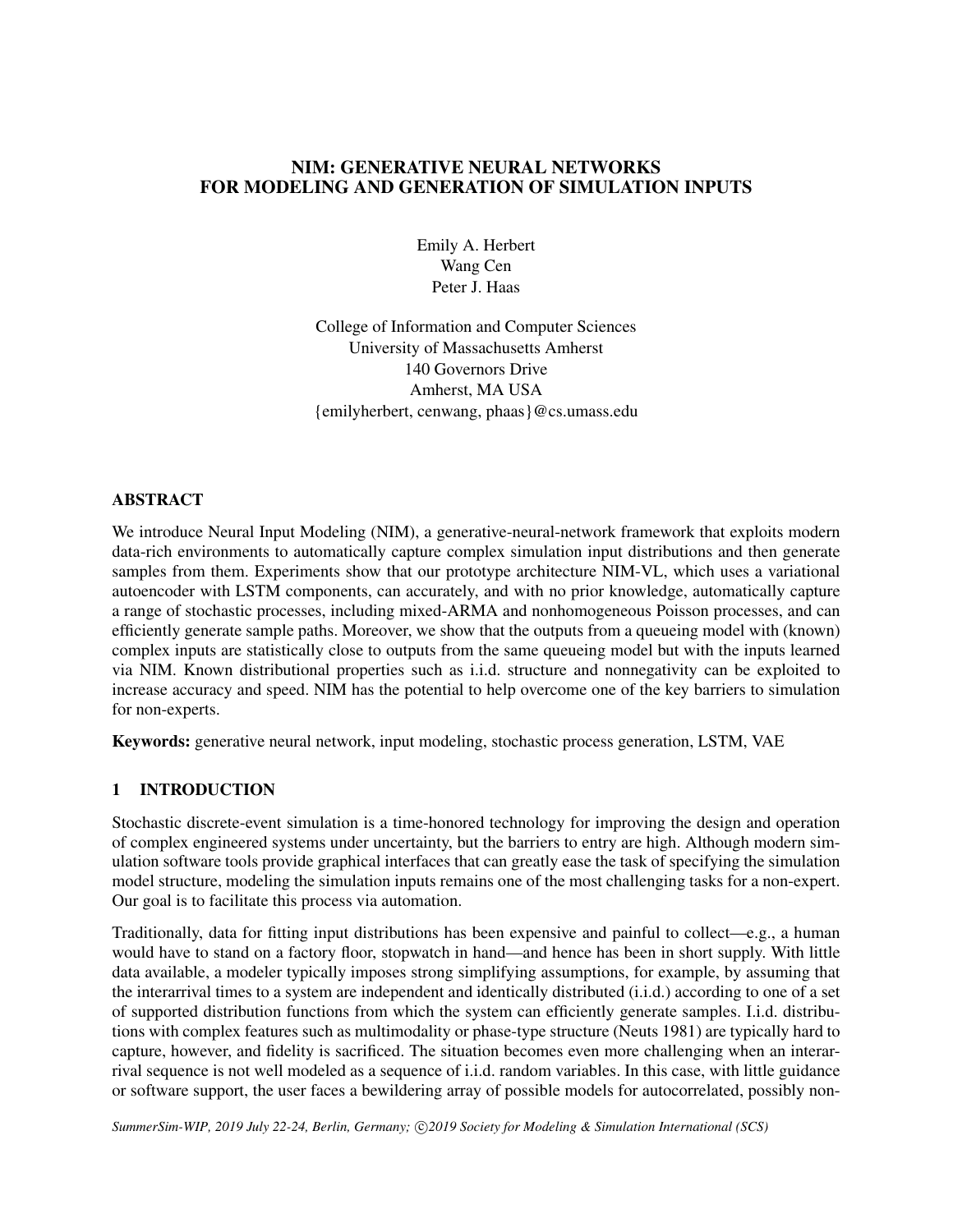stationary interarrival sequences, including time series models such as ARIMA, GARCH, SETAR, and so on, with various choices for the innovations distribution [\(Box, Jenkins, Reinsel, and Ljung 2016\)](#page-5-1), or direct point process models of arrival times such as nonhomogeneous, compound, clustered, or doubly-stochastic Poisson processes [\(Cox and Isham 1980\)](#page-5-2). Even after settling on a stochastic-process model, efficiently generating sample paths can be decidedly nontrivial.

The other option for non-expert input modeling is to fit an empirical distribution (ED) for i.i.d. data and use input traces (IT) for more general stochastic processes. Both of these approaches are problematic for a number of reasons. Both ED and IT approaches suffer from the fact that the data values that can be produced during a simulation run are strictly limited to those in the available data. This issue is one aspect of a general overfitting problem in which the simulation model captures the training data precisely but does not generalize well beyond this data. The IT approach has the additional drawback that, if the simulation model is to be deployed widely, then moving potentially large amounts of data around is cumbersome and raises potential privacy issues.

We aim to exploit the fact that data is becoming ubiquitous due to the increasing use of sensors, the emergence of the Internet of things (IoT), and the retention of log data in formally defined process management systems [\(van der Aalst 2018\)](#page-5-3). Other potential sources of structured log data include information extraction from text [\(Niklaus, Cetto, Freitas, and Handschuh 2018\)](#page-5-4), as well as from images and video [\(Zhou, Xu, and](#page-5-5) [Corso 2018\)](#page-5-5). Our key observation is that, in data-rich environments, neural networks are a powerful and flexible tool for learning complex and subtle patterns from data, and therefore a promising means for automating the tasks of learning simulation input distributions and of generating samples from these distributions during simulation runs.

We introduce NIM (Neural Input Modeling), a framework for automated modeling and generation of simulation input distributions. NIM uses *generative neural networks* (GNNs) which not only learn a complex statistical distribution while avoiding overfitting, but provide a means of sampling from the distribution as well. We first give a brief overview of our NIM prototype. We then show empirically how NIM can accurately and automatically capture complex stochastic input process and then simulate them. We then show the effectiveness of NIM in the context of a queueing simulation model with complex inputs. To our knowledge, this is the first attempt to use GNNs in order to automate input modeling, thereby helping to democratize the use of stochastic simulation methodology.

# <span id="page-1-1"></span>2 NIM OVERVIEW

Our initial NIM prototype uses a particular form of GNN called a *variational autoencoder* (VAE); see [\(Doersch 2016,](#page-5-6) [Kingma and Welling 2013\)](#page-5-7) for derivations and details. A VAE uses a pair of neural networks to learn an internal representation of a stochastic process from data (the encoder) and then transform a sequence of i.i.d. Gaussian input variables into a realization of the modeled process (the decoder). A VAE does not need to make any prior assumptions about the features of the training data. In our prototype, we designed both the encoder and the decoder to contain a Long Short-Term Memory (LSTM) layer [\(Hochreiter](#page-5-8) [and Schmidhuber 1997\)](#page-5-8). Use of LSTM layers allows for concise capture of time-dependent features when encoding the training data. We refer to the resulting neural architecture as NIM-VL.

**Training Procedure:** The NIM-VL architecture varies slightly depending on whether the model is being trained or is generating data. Figure [1](#page-2-0) shows the architecture used for training. Each observed sample path  $\mathbf{x} = (x_1, \dots, x_t)$  in the training data is passed through the encoder *E* to produce  $\tilde{\boldsymbol{\mu}}$  and  $\tilde{\boldsymbol{\sigma}}$ . Next, we set

<span id="page-1-0"></span>
$$
z_i = \tilde{\sigma}_i \xi_i + \tilde{\mu}_i \tag{1}
$$

for  $i \in [1..t]$ —where  $\xi_i, \ldots, \xi_t$  are i.i.d.  $N(0,1)$  random variables—to produce the internal representation **z**. Next, **z** is concatenated with a shifted **x** to produce *Z*, which is then passed through the decoder *D* to produce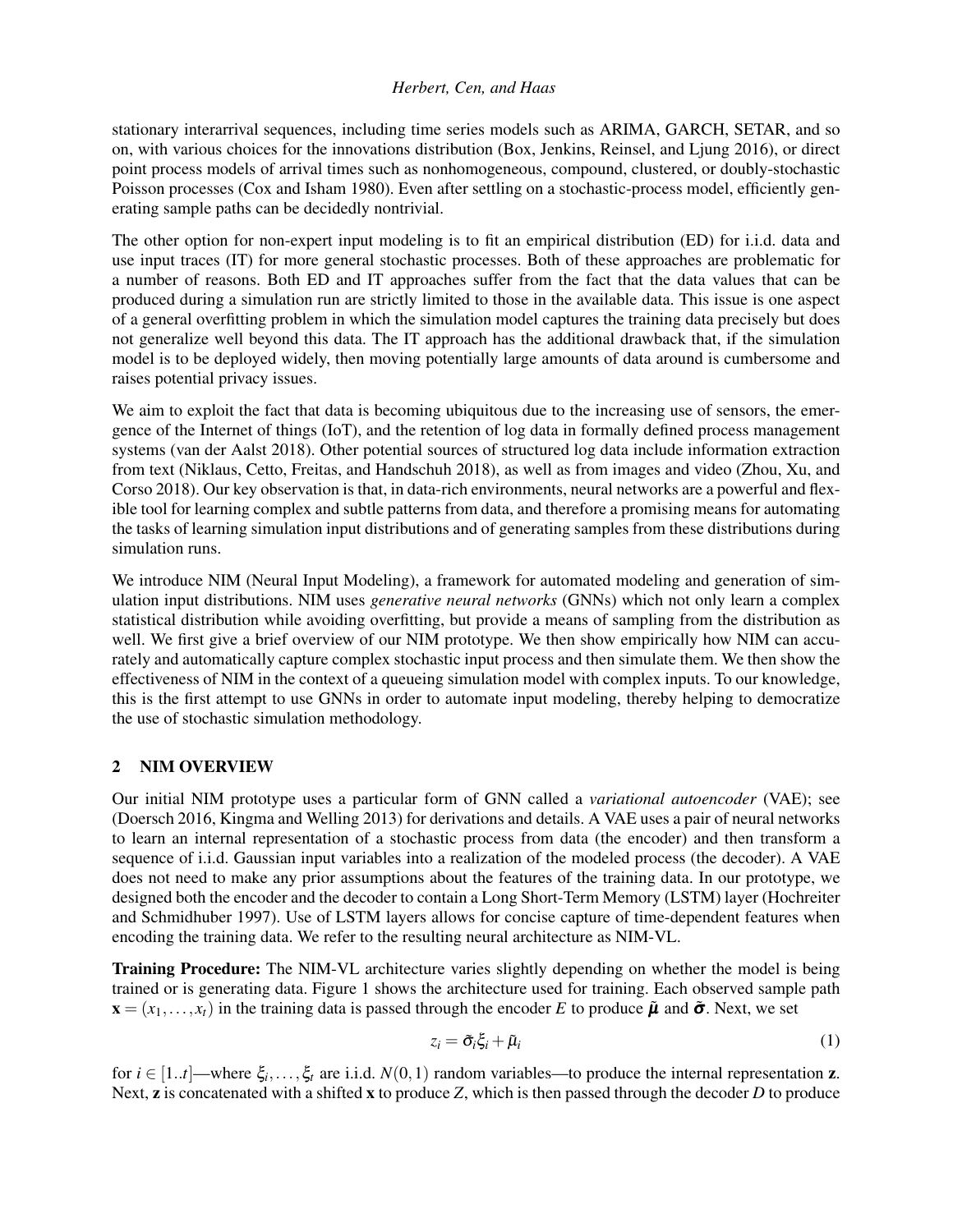$\hat{\mu}$  and  $\hat{\sigma}$ . During generation, these latter two vectors will be used to generate independent normal samples using a transformation almost identical to [\(1\)](#page-1-0). The key idea is to (i) design *D* so that, given i.i.d.  $N(0,1)$ random variables  $z_1, \ldots, z_t$  and data  $x_1, \ldots, x_{t-1}$  from the target distribution, arranged as in *Z*, the decoder will produce  $\hat{\mu}$  and  $\hat{\sigma}$  such that the resulting normal samples will jointly be distributed as a sample of the target stochastic process, and (ii) design  $E$  so that  $z_1, \ldots, z_t$ , taken together, look like i.i.d. samples from a standard normal distribution  $N(0,1)$ , since this is what is needed during generation.

<span id="page-2-0"></span>
$$
\begin{bmatrix}\n\mathbf{x} & \mathbf{\tilde{\mu}}, \tilde{\sigma} & \mathbf{z} & Z & \mathbf{\hat{\mu}}, \tilde{\sigma} \\
x_1 \\
x_2 \\
\vdots \\
x_t\n\end{bmatrix}\n\longrightarrow\n\begin{bmatrix}\n\mathbf{x}_1 \\
x_2 \\
\mathbf{x}_2 \\
\vdots \\
\mathbf{x}_t\n\end{bmatrix},\n\begin{bmatrix}\n\tilde{\sigma}_1 \\
\tilde{\sigma}_2 \\
\vdots \\
\tilde{\sigma}_t\n\end{bmatrix}\n\longrightarrow\n\begin{bmatrix}\nz_1 \\
z_2 \\
\vdots \\
z_t\n\end{bmatrix}\n\longrightarrow\n\begin{bmatrix}\nz_1, 0 \\
z_2, x_1 \\
\vdots \\
z_t, x_{t-1}\n\end{bmatrix}\n\longrightarrow\n\begin{bmatrix}\n\hat{\mu}_1 \\
\hat{\mu}_2 \\
\vdots \\
\hat{\mu}_t\n\end{bmatrix},\n\begin{bmatrix}\n\hat{\sigma}_1 \\
\hat{\sigma}_2 \\
\vdots \\
\hat{\sigma}_t\n\end{bmatrix}
$$

Figure 1: NIM-VL training architecture.

As the observed sample paths in the training data are fed into the training network, the weights in the two LSTMs are simultaneously trained via backpropagation (basically gradient descent) to minimize the loss function

$$
L(\mathbf{x}, \tilde{\boldsymbol{\mu}}, \tilde{\boldsymbol{\sigma}}, \hat{\boldsymbol{\mu}}, \hat{\boldsymbol{\sigma}}) = -\sum_{i=1}^t \left( \log \tilde{\sigma}_i^2 - \tilde{\mu}_i^2 - \tilde{\sigma}_i^2 + 1 \right) + \sum_{i=1}^t \left( \log 2\pi + \log \hat{\sigma}_i^2 + \frac{(x_i - \hat{\mu}_i)^2}{\hat{\sigma}_i^2} \right).
$$

The first term represents the KL-divergence between  $N\big(\bm{\tilde{\mu}},\mathrm{diag}(\bm{\tilde{\sigma}})\big)$  and  $N(\bm{0},\mathbf{I});$  minimizing this term helps achieve goal (ii) above. The second term is the negative log-likelihood of **x** under the  $N(\hat{\bm{\mu}},\mathrm{diag}(\hat{\bm{\sigma}}))$  distribution; minimizing this term (i.e., maximizing the log-likelihood), helps achieve goal (i), which is to make the synthetic data look like the training data. Note that the KL-divergence term acts as a regularizer and helps prevent overfitting to the training data.

Generation procedure: After the VAE network is trained, the synthetic-data generator essentially runs the decoder as in Figure [1](#page-2-0) starting with *Z* and then generating synthetic data as normal samples with parameters  $\hat{\mu}$  and  $\hat{\sigma}$ . In *Z*, the **z** variables now comprise actual i.i.d.  $N(0,1)$  samples, and the role of **x** is now played by the synthetically generated data  $\mathbf{y} = (y_1, \ldots, y_t)$ , which must be generated via *t* iterative steps.

<span id="page-2-1"></span>In more detail, Figure [2](#page-2-1) shows the architecture for generating synthetic data.





At iteration step *i*, the generator draws variate  $z_i \sim N(0,1)$  and combines it with  $y_{i-1}$  to create  $Z_i$ , where  $y_0 = 0$ . Then  $Z_i$  is passed through *D*, producing  $\hat{\mu}_i$  and  $\hat{\sigma}_i$ . Finally, the generator computes  $y_i = \hat{\sigma}_i w_i + \hat{\mu}_i$ , where  $w_i \sim N(0,1)$ . This procedure is repeated until  $y_t$  is found and  $\mathbf{y} = (y_1, y_2, \dots, y_t)$  is collected.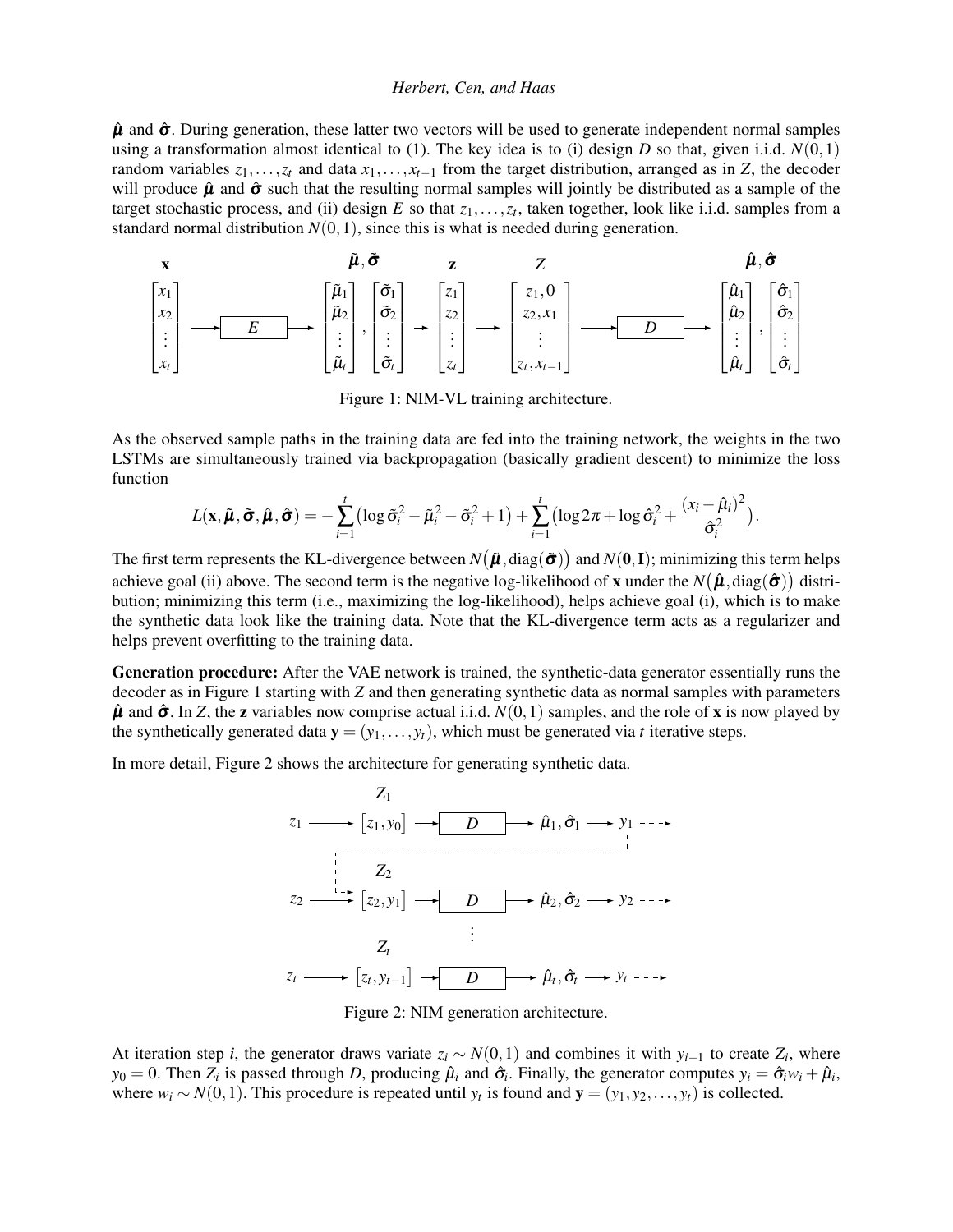If it is known a priori that the target random variables are positive, then we can improve accuracy by transforming the training data **x** via  $x'_i = \log x_i$  and then transforming the resulting synthetic data **y**' via  $y_i = e^{y'_i}$ . Similar techniques can handle upper bounds and paired lower/upper bounds. If the target variables are known to be i.i.d., then each of the two LSTMs can be replaced by a single fully-connected layer, yielding a simple multilayer perceptron (MLP) with an input, hidden, and output layer. This simpler architecture, called NIM-VM, increases both accuracy and generation speed.

#### 3 INITIAL EXPERIMENTS

#### 3.1 Complex Input Processes

We tested NIM-VL on two complex, nonstationary stochastic processes: a nonstationary ARMA/ARMA mixture process and the interarrival time sequence for a nonhomogenous Poisson process. In each case, The NIM-VL model was trained with 10,000 ground truth sample paths, each of length 100. (We refer to sample paths that are generated traditionally as "ground truth" and sample paths generated by our VAE as "NIM-VL".) We used 64 LSTM units and 128 hidden nodes in each of the encoder and decoder.

The trained model is then used to generate 10,000 NIM-VL sample paths of length 100, and these NIM-VL sample paths are compared against 10,000 validation ground truth sample paths (which are distinct from the ground truth sample paths used for training). As a simple way to compare these complex, nonstationary stochastic processes, we take the validation ground truth sample paths  $\mathbf{x}_n = (x_{n,1},...,x_{n,100})$  for  $n = 1, \ldots, 10,000$  and compute empirical correlation coefficients  $\hat{\rho}_{ij}^{\text{GT}} = \widehat{\text{Corr}}[X_i, X_j]$  for  $1 \le i, j \le 100$ . We similarly compute  $\hat{\rho}_{ij}^{NIM}$  for the NIM-VL sample paths, and plot the absolute differences  $d_{ij} = |\hat{\rho}_{ij}^{NIM} - \hat{\rho}_{ij}^{GT}|$ in a heat map. The detailed results are given below.

**ARMA/ARMA mixture:** We first consider a mixture  $\{X_i\}_{i>1}$  of two nonstationary ARMA(2,2) processes  ${A_i}_{i\geq 1}$  and  ${B_i}_{i\geq 1}$  (with standard Gaussian innovations). We run both processes in parallel; at time *i*, we set  $X_i = A_i$  with probability 0.5 and otherwise set  $X_i = B_i$ . The parameters of the two processes are  $(0.95, -0.1; 0.2, 0.95)$  and  $(0.8, -0.3; 0.3, 0.7)$ . Figure [3a](#page-3-0) gives the correlation difference plot; the largest absolute correlation difference value is 0.0609, indicating good agreement.

<span id="page-3-0"></span>

Figure 3: Ground truth vs NIM-VL for ARMA/ARMA mixture and nonhomogenous Poisson processes.

Nonhomogeneous Poisson process: We next test our approach on a nonhomogenous Poisson process (NHPP) interarrival time process with a rate function  $\lambda(t) = \frac{1}{2} \sin(\frac{\pi}{8}t) + \frac{3}{2}$ . Because we know a priori that interarrival times for a NHPP are positive with probability 1, we apply the log-transformation technique described in Section [2](#page-1-1) when using NIM-VL. Ground truth data is generated via thinning [\(Lewis and Shedler](#page-5-9) [1979\)](#page-5-9). Figure [3b](#page-3-0) gives the correlation difference plot; the largest absolute correlation difference is 0.0550. To further compare ground truth and VAE sample paths, we compared the empirical arrival rate function to the ground truth function  $\lambda(\cdot)$  given above. Specifically, for each NIM-VL sample path, we computed the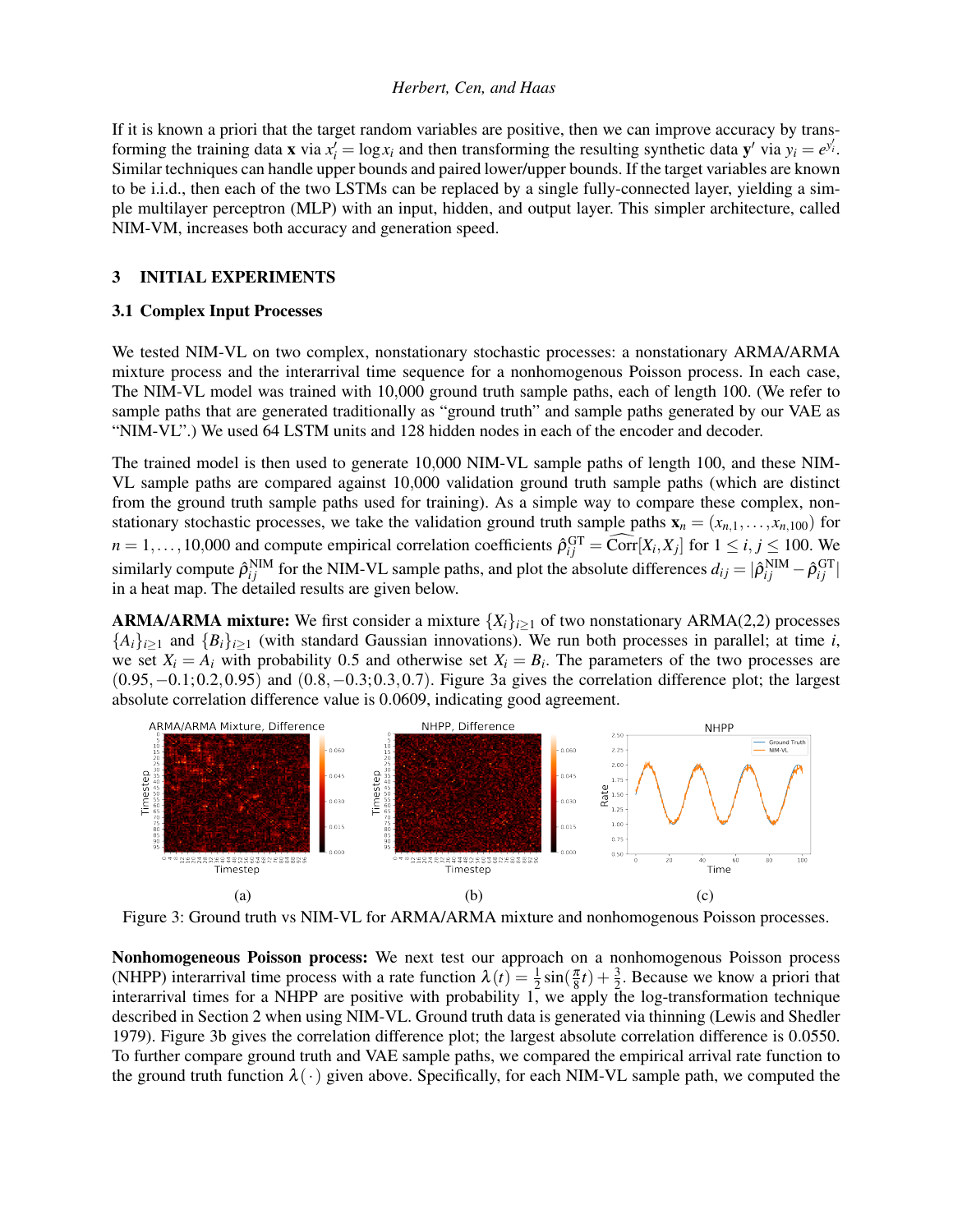sequence of arrival times by taking partial sums of interarrival times. We next divided the interval [0,100] into subintervals of length 0.2, and computed the average number of arrivals in each subinterval, where the average was taken over the 10,000 sample paths. Figure [3c](#page-3-0) shows the resulting empirical arrival rate function plotted against  $\lambda(\cdot)$ . As can be seen, the agreement is quite good, further indicating the effectiveness of NIM at capturing the NHPP process (with no prior knowledge that it *is* an NHPP process).

### 3.2 A Queueing Simulation

Our final experiment examines the end-to-end effect of using inputs from NIM-VL to simulate the average waiting time  $\overline{W}_{100}$  of the first 100 jobs in an NHPP/Gamma/1 FIFO queue: the interarrival time process is an NHPP as before and service times are i.i.d. Gamma(1.2,0.4). The training sets for interarrival times and for service times each comprise 1000 sample paths with 50 observations per path. We apply our logtransformation method for interarrival and service times. Here and in Section [3.3,](#page-4-0) we use 16 LSTM units and 32 hidden nodes for each of the encoder and decoder. Figure [4a](#page-4-1) shows the empirical density of  $\overline{W}_{100}$ over 4,000 simulation replications, both for simulations with ground-truth inputs and for simulations with NIM-VL inputs; Figure [4b](#page-4-1) shows a Q-Q plot. There is close agreement between the simulations. Note that each sample path in the training data comprises only 50 customers, but we simulate 100 customers. This indicates that, if the system is not too nonstationary, we can extrapolate beyond our training set; a tracedriven simulation would not be applicable here. Also note that if we simply feed, say, 100 NHPP interarrival times into distribution-fitting software (we used ExpertFit), and ignore the departure from independence as shown, e.g., in an autocorrelation plot (Figure [4c\)](#page-4-1), we would erroneously model interarrivals as i.i.d. Pearson Type VI random variables. If we notice the lack of independence (ExpertFit provides autocorrelation plots), then we have no guidance on what to do next. This example illustrates the shortcomings of existing methods.

<span id="page-4-1"></span>

Figure 4: Empirical distribution of  $\overline{W}_{100}$ : ground truth vs NIM-VL; NHPP autocorrelation plot.

#### <span id="page-4-0"></span>3.3 Generation Speed

Because NIM is designed to handle generic input distributions, we would not expect it to outperform customized generation methods. It is reasonable to ask, however, whether NIM can generate realizations of stochastic processes rapidly enough to be of practical use. Our initial results are positive in this respect. For example, NIM-VL, as implemented in PyTorch on a commodity 2019 MacBook Pro, is able to generate 1,000 sequences of 1,000 learned NHPP interarrival times in roughly 0.85 seconds. For i.i.d. data, NIM-VM (with 32 hidden nodes per encoder and decoder) is able to generate  $10<sup>6</sup>$  i.i.d. learned exponential random variables in roughly 0.12 seconds. Note that that generation consists mainly of simple matrix multiplications, which can potentially be accelerated via specialized hardware such as GPUs.